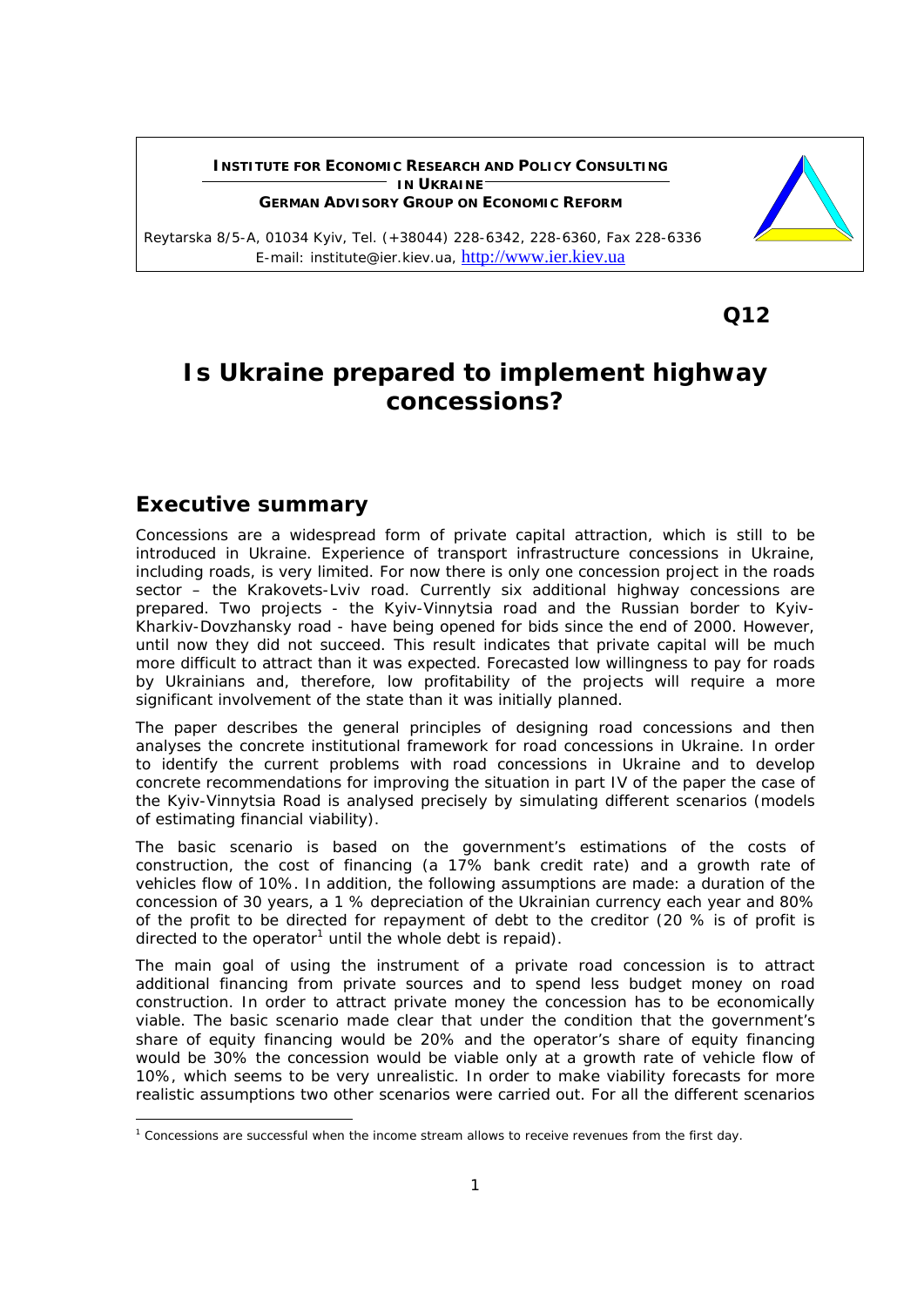a 17% bank credit rate was taken as a basic assumption as well an operator's IRR of not less then 13% (this was drawn from the concession design of the government). Scenarios were then developed for different growth rates of vehicle flows under different shares of government participation.

Simulation of a scenario under a realistic assumption of a 4% vehicles flow growth rate showed that financial viability of the project could be achieved only at a level of more then 75% of joint operators and governments financing.

The overall **conclusions** drawn from the simulations and from the analysis of the current problems in achieving success with road concessions are the following:

1. **The Kyiv-Vinnytsia concession simulations demonstrated that the government's initial purpose of attracting external funding at low cost for the Ukrainian budget cannot be achieved**. The road is not financially viable under a realistic assumption of a 4 % vehicles flow growth and could be built only with substantial government participation. Under quite an optimistic assumption of a vehicles flow growth of 10 % the project can become financially viable with the operator and government financing both 50 % of the project. At the same time, positive externality generated by the Kyiv-Vinnytsia motorway is expected to be quite low, since it crosses remote areas and has two alternative roads. Only if several roads along the Kosyny-Kyiv rout passing Vinnytsia would be bundled into a single concession travelling time could be substantially reduced and the attractiveness of concessions could be increased. But this would also not be feasible since the total length of the bundled roads then would be 735 kilometres, which would be an expensive and therefore quite risky project.

2. Thus, the **government needs to change priorities** of roads network development **from concessions for new roads construction to concessions for existing roads rehabilitation.** Concessions for construction of new roads in Ukraine can hardly be financially viable. First, the demand for such roads still has not arisen. Second, the macroeconomic situation in Ukraine is not stable, which does not allow producing longterm forecasts of income. This is an additional substantial source of risks. At the same tome, roads rehabilitation concessions are only for 5 to 15 years and are much less expensive. Moreover, experience of such concessions would allow larger projects to be implemented.

3. The **government should take a more active position in designing concessions**. First, the government needs better financial evaluations of concession projects. Project preparation and demand forecasting is a very important and usually quite costly part of a concession preparation. Before announcing the concession the government needs to have detailed vehicles' flow forecasts, also the government's participation in the investment should be determined in advance.

4. It would be advisable to change the principles of government's partnership in concession projects. Namely the **provision of tax privileges for the potential investors needs to be replaced by possibilities of government investment**. The problem of tax privileges is that they become a significant instrument only at later stages of a project implementation, while most financial support is needed at earlier stages. Government financing can also reduce risks and the cost of project financing.

5. With a legislative requirement to have alternative roads **tolls are unlikely to work under current conditions in Ukraine**, because of the demand uncertainty generated by alternative roads. An optimal solution would be to abolish alternative road legislative requirement. In the case of the planned Kyiv-Vinnytsia road this would not help, but it could help in the case of concessions for road rehabilitation. However, the rehabilitation of the Lviv-Kyiv road would further reduce attractiveness of the construction of the Vinnytsia-Kyiv road. If for political reasons it is impossible to abolish alternative roads requirement, then shadow tolls can be proposed as a second best solution.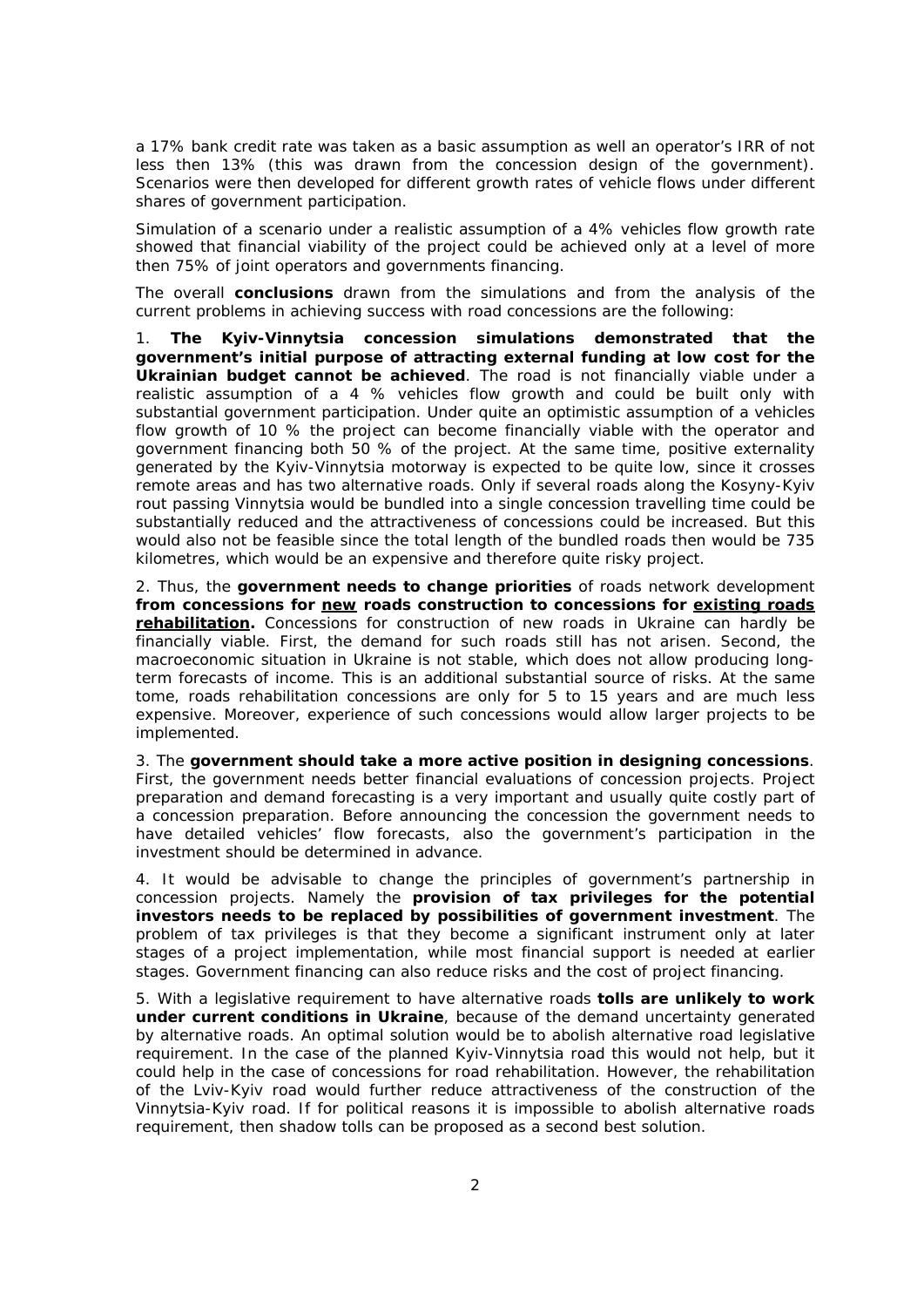# **I. Introduction**

Private participation in infrastructure projects is in general considered necessary in order to obtain fiscal relief and higher efficiency in construction. However, in transition and developing countries the scope of private participation in transport infrastructure has been limited thus far by slower than expected economic development and an unstable institutional context. Exclusively private project financing, initially considered as a way to attract capital quickly, has failed as an instrument of infrastructure development. New ways of public-private partnership are necessary to be developed to overcome the current investment blockade in infrastructure.

Concessions are a widespread form of private capital attraction, which is still to be introduced in Ukraine. Experience of transport infrastructure concessions in Ukraine, including roads, is very limited. For now there is only one concession project in the roads sector – the Krakovets-Lviv road. The respective agreement was concluded in 1999, while legislation on roads concessions in Ukraine was developed only after the project had started - in 1999 and 2000. Now the road is in construction phase and is widely supported by the government, since it is regarded as a pilot project. In fact the level of government participation in the project has increased to over 40%.

Ukraine plans to substantially upgrade and develop the system of international transportation corridors with private financing. Currently six additional highway concessions are prepared. Two projects – the Kyiv-Vinnytsia road and the Russian border to Kyiv-Kharkiv-Dovzhansky road - have being opened for bids since the end of 2000. However, until now they did not succeed. This result indicates that private capital will be much more difficult to attract than it was expected. Forecasted low willingness to pay for roads by Ukrainians and, therefore, low profitability of the projects will require a more significant involvement of the state than it was initially planned.

# **II. General Principles of Road Concessions Design**

Financial viability of a concession on the supply side depends on the cost of construction, the cost of financing and the cost of operation of a concession. Besides, demand is an important factor, importance of which is traditionally underestimated when a concession is designed. The ability of a road to pay for itself depends on daily traffic volumes and the willingness to pay tolls.

The cost of project's financing is not solely determined by its underlying construction costs and demand, but also on supply of financing and on project risks. Recent years concessions financing became much more costly and of shorter term, thereby adding refinancing risk. Project sponsors and creditors worldwide experienced difficulties due to macroeconomic factors including financial crises. The result is that required returns for toll road projects appear to have risen from 15 % in the early 1990s to 20 % or more. Cost of financing also heavily depends on country or political risks, which are the country and concession environment or the nature of public-private risk management.

Concession contracts are different in many ways, in particular in toll charges, concession period, concession award criteria and risk sharing between the concession authority and a concession company. It should be stressed that besides technical and financial requirements to concession contracts renegotiation procedures should be provisioned in advance, since the problem of renegotiation often arises and credible, rule driven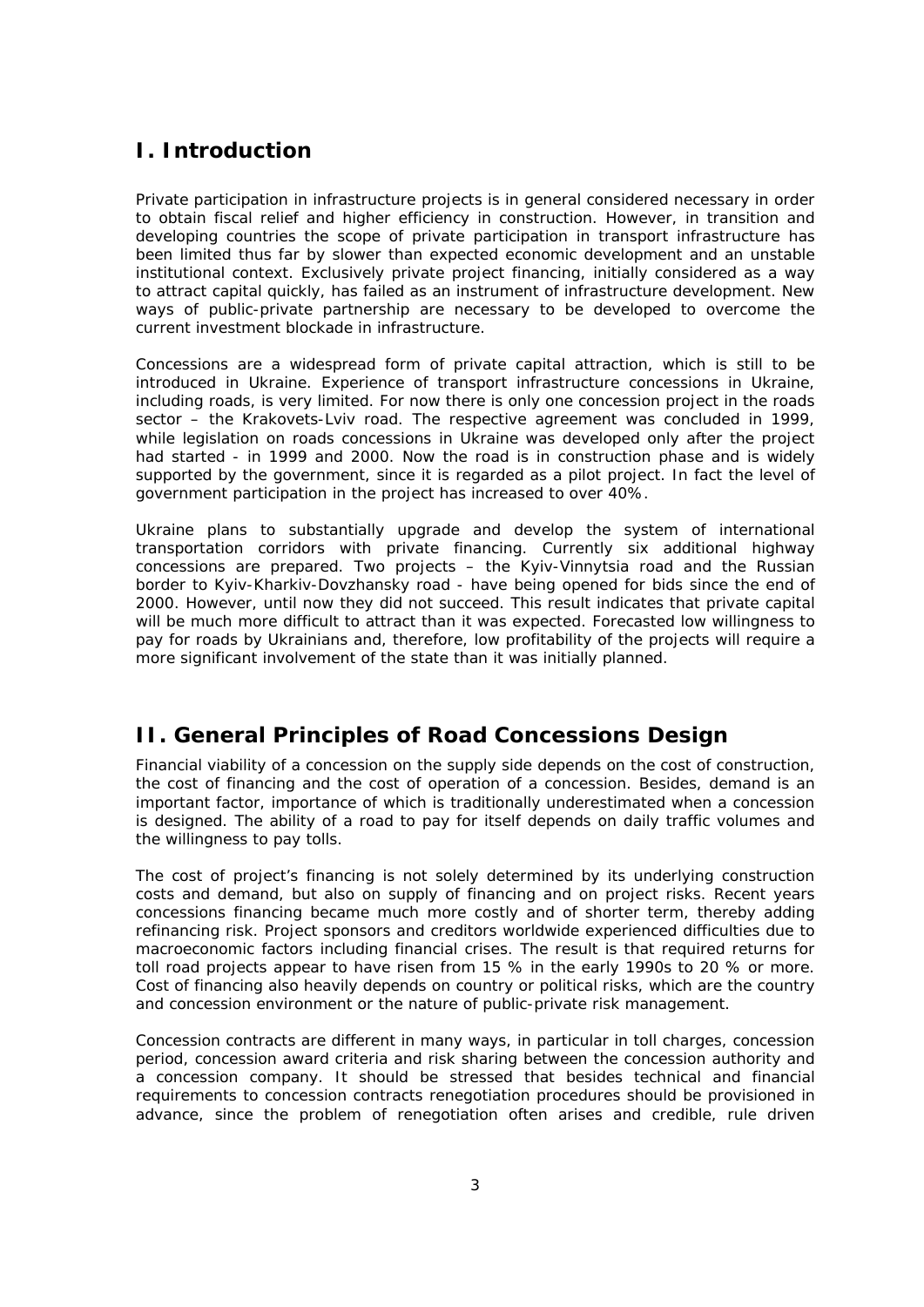decisions are always easier to implement. Below we will shortly summarise road concession experience relevant to Ukraine.

- The duration of the concession may either be set in advance by the government or be part of the selection criteria in selecting the concessionaire. Tipical Build-Operate-Transfer concessions are 20 to 30 years in length and maintenance concessions are 5 to 15 years in length.
- Winning bid criterion should as simple as possible to avoid subjectivity and corruption in decision-making. Major criteria are minimum toll in the duration is specified, or minimum duration if the toll is fixed. However both criteria have significant incentive problems<sup>2</sup>. The best theoretically developed alternative is the least present value of revenue throughout the life of concession. The duration of the concession ends when the concessionaire receives planned return.
- Concessions are successful, first, when tariffs are revenue-maximizing and toll escalation formulas are invoked, second, when income stream allows to draw revenues from day one. In this case risk distribution will be easier to achieve.
- The general principle of risks distribution is that project risks and responsibilities are assigned to the party that can bare them best. For example, the government is more effective in supplying the right of way and environmental clearance.
- Privately supported toll road projects work best when experienced, well-capitalized firms have some discretion over design and confidence in toll policy in order to accept the construction risk and some degree of traffic risk.
- Renegotiation procedure should be provisioned. Financial equilibrium clause enables contractors to renegotiate contract terms if major design changes are required, as it was, for example, the case in Brazil.
- Roads bundling into a single concession may increase the attractiveness of a concession, since they guarantee better vehicles flow.

It is obvious that a project's physical characteristics are the primary determinants of its cost. The longer the road is and the more complex the landscape is, the more expensive is the project. In Ukraine roads listed for concessions are roads along planned international transportation corridors. They are directed through remote areas and have characteristics of development roads, which link remote areas with urban centres or major transport routs. Intercity arterial roads or development roads are usually expensive to built, since they are long, of high capacity and aimed to serve heavy trucks<sup>3</sup>. Development concession roads, like the planned Vinnitsa-Kyiv road in Ukraine, create positive externalities for those areas, and can be justified if the externality is large enough.

To achieve the externality effect the government should create a feeder road network. Bundling such necessary roads, as connecting roads, source roads and interchanges into a single concession may increase the attractiveness of a highway concession. The construction of such a network is an additional cost for a local community, but it generates benefits for its development. Otherwise, neither local inhabitants can use the concession road, nor can the road attract more users. In any case, traffic volumes are not financially viable in remote areas in the early years to support concession roads.

<sup>&</sup>lt;sup>2</sup> Bidding on the basis of the minimum toll may result in poor price signals in congested corridors, and traffic congestions are a result. Bidding on the basis of the shortest concession duration causes setting of higher tolls to finance the project, which results in traffic diversion and users complains. Introduction of alternative roads

makes the situation even worse, since concession then turn not to be financially viable.<br><sup>3</sup> For these particular roads are especially important tolling decisions between different types of user groups.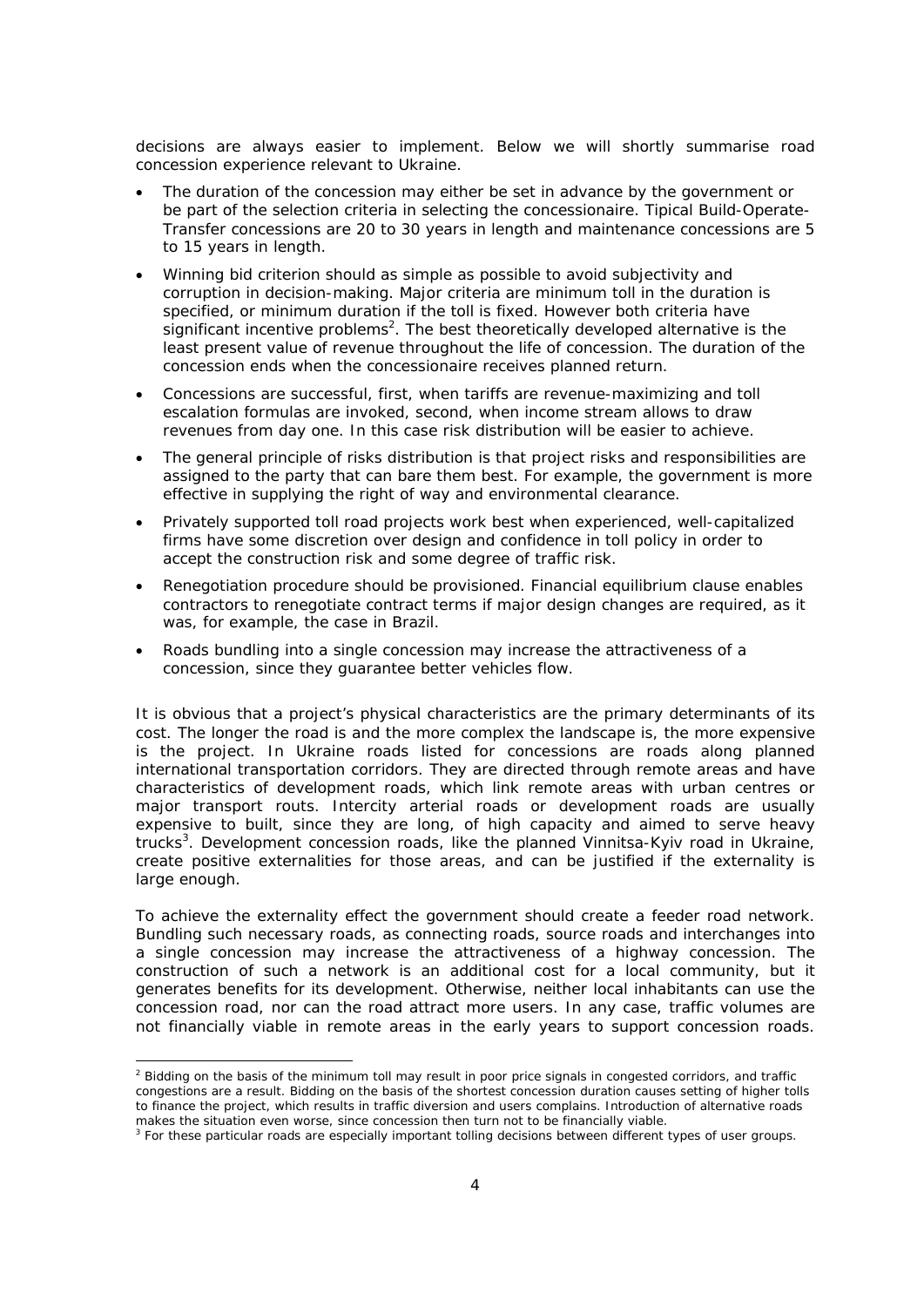Therefore, such roads are usually regarded as risky investments that require substantial public participation.

### **Demand for Roads and Alternative Roads**

In the world the traffic volume is constantly growing at nearly 3 % per year due to increasing incomes and technological advances in the industry, and environmental externalities not being included in travelling costs which make road travelling cheaper<sup>4</sup>. More and more freight transportation switches to roads, which on one the one hand increases road demand and on the other hand makes roads financially viable. In 1999 in Europe 17009 km (33% out of total 51242 km) of motorways were concessioned.

Standard assumptions behind roads tolling are users' willingness to pay high tolls to compensate for reductions in travel time and vehicle operating costs<sup>5</sup>. Overall, average daily traffic exceeding 10000 to 15000 vehicles per day seems to be required to cover construction, operation and financing costs and to attract private capital. But quite often the traffic volume is overestimated, especially for new roads, since it is difficult to estimate demand for what does not exist. Moreover, any government should make sure that investments are driven by demand rather than short-term concerns of construction profits<sup>6</sup> or some political motives<sup>7</sup>.

Traffic volumes are sensitive to income and economic growth. At the same time motorization and vehicle-kilometres travelled tend to increase faster than income levels. This high income-elasticity, especially for leisure trips, makes toll roads especially sensitive to macroeconomic conditions.

Existence of alternative roads further increases income elasticity of demand elasticity for roads and, therefore, the probability of wrong road demand estimation<sup>8</sup>. Traffic levels in most developing countries cannot sustain duplication from free alternative routes. Toll road traffic in such cases has generally fallen well below projections. For Mexican toll road with a parallel route, launched in 1985, forecasts suggested that 20 to 45 % of the traffic would come from trucks, but it turned out to have been only 5 %.

The requirement of an existing alternative road as a precondition for roads concession in most cases, including Ukraine, arises as an instrument of social protection of road users. However, at the same time it increases uncertainty with estimation of the demand for roads and, consequently, increases the cost of road financing and decreases the concession attractiveness. Therefore, to guarantee social protection it is usually advised to introduce tariffs differentiation for usage of toll roads instead of requiring the existence of free alternative roads.

<sup>4</sup> Cheap roads transportation is a consequence of not incorporation of negative externalities, as deteriorating environment conditions and traffic congestions. These are additional costs to the society, which need to internalised by automobile transportation providers.

<sup>&</sup>lt;sup>5</sup> Experience of Latin America and Eastern Europe shows that factors determining willingness to pay not as realistic as many would like them to be. Additional factors may be: relative importance of toll in the overall budget of the user and willingness to pay with the distance covered.

<sup>6</sup> Estache, Antonio and de Rus, Gines (eds.) (2000): Privatization and regulation of transport infrastructure: guidelines for policymakers and regulator. The World Bank Institute for Development Studies. p. 250. 7 . In case of Ukraine there are strong political pressure for development of trans European motorways.

<sup>8</sup> The Dulles Greenway, outside Washington, D.C., only attracted a third of its expected daily volume. Even after a toll reduction of 40 %, the Greenway still was only able to achieve two-thirds of its originally forecast volume. The Dulles Greenway experience suggests a toll price elasticity of –2.3, a very high sensitivity. This result is due in part to the upgrading of a parallel alternative route. Other estimates range from –1.4 to –2.5, quite income inelastic in all cases.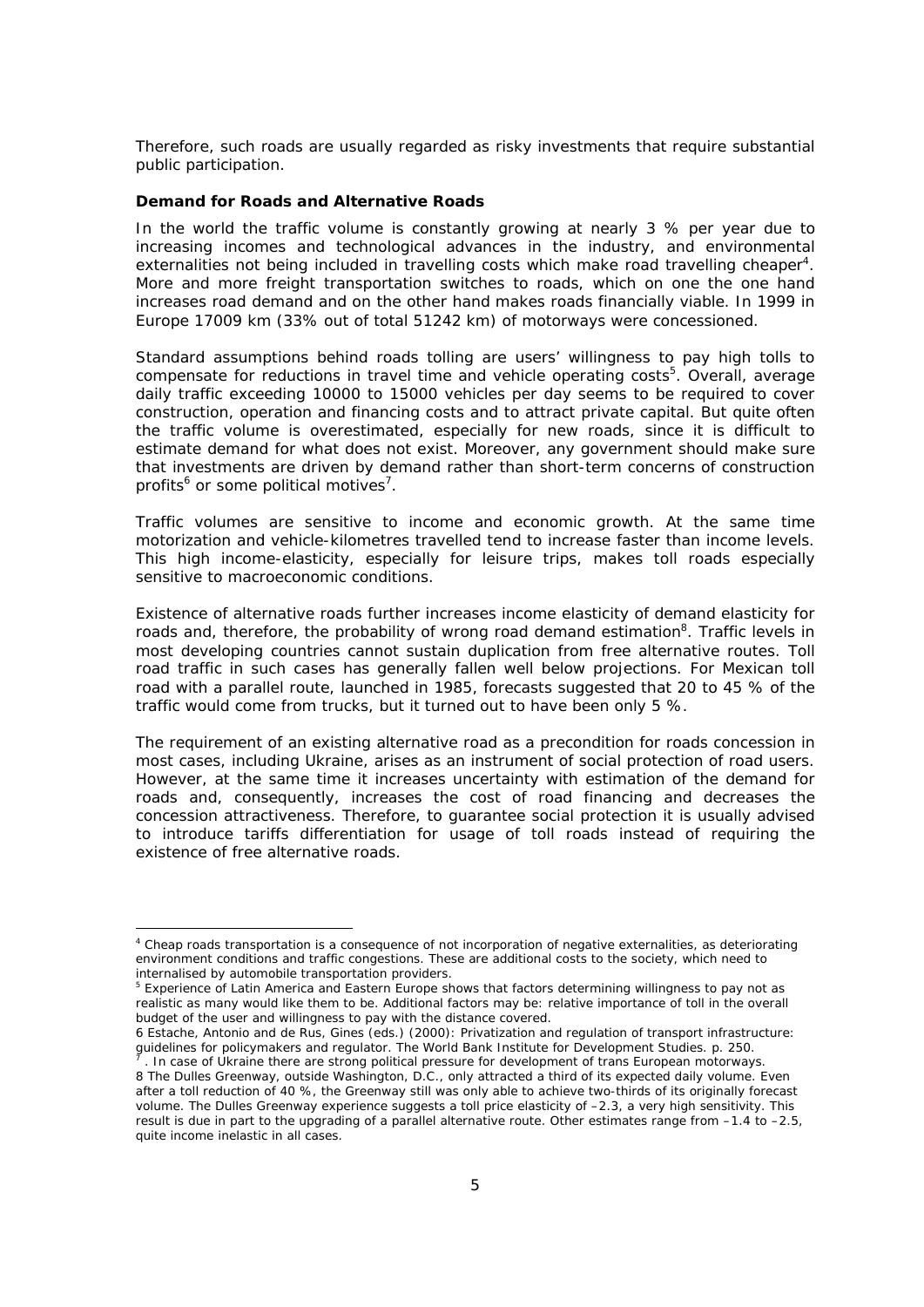To alleviate the alternative road problem the introduction of shadow tolls can be advised. The advantages of shadow tolls are: they do not shift traffic onto other roads and no expenses are associated with toll collection. However, the major disadvantage of shadow tolls is that they do not generate new funding sources and eventually, the cost of a new road provision is covered by the government. At the same time, shadow tolls make it easier for a government to finance road construction because of the regular distribution of shadow tolls. Otherwise the government would need to provide huge investment at one time.

### **III. Legislative Basis of Road Concessions in Ukraine**

Ukrainian legislation provides only a general framework of concessions design, including road concessions. The legislation mostly regulates the procedures of tendering, but leaves details of concession contracts design to the government body, which announces concessions.

Meanwhile there is some serious deficit of regulation. First of all it is not explicitly regulated what are the criteria for the winning bids selection. It can be derived only that the winning bids should provide the highest payment to the government. Second, the law provisions fixing the maximum of toll payments, but does not regulate fixing the period of concession, except that it can be from 10 to 50 years. Third, government cooperation in the project is considered to be provided through privileged taxation rates for the concessionaire, while participation through government direct investments is not regulated. Fourth, the legislation contains a free alternative roads requirement, which substantially increases demand estimation uncertainty.

Since the concession's length is not fixed in concession announcements in Ukraine a concessionaire would tend to minimise the concession's length thereby increasing the risk of a project default. Besides, different lengths of projects proposed by different bidders during the tender make them hard to compare. To alleviate these problems it can be advised to use least present value of revenue (LPVR) auction, which is an innovative approach already used in Chile.

As we have seen above, bids selection in Ukraine is based on the criterion of the highest payment to the government and at the same time tax privileges are provisioned. These two regulations work in opposite directions. It can eventually lead to mutual settlements, which would make the public-private partnership relationship nontransparent. Both regulations seem to be sub-optimal.

The criterion of highest payment to the government can work only in the case if the government's participation in investment is not needed. This is rarely the case. International experience shows that most often the criterion of winning the bids is the lowest toll or the lowest government investment under a fixed concession period, or least present value of revenues for changing concession periods.

From the point of view of project participants government investment is superior to tax privileges, although theoretically there can be financing schemes when the present value of government investment is equivalent to the present value of privileged taxes. Tax privileges become significant only at later stages of a project implementation, while most support is needed at earlier stages. Experience of concession projects in other countries suggests quite broad public-private partnership opportunities, but never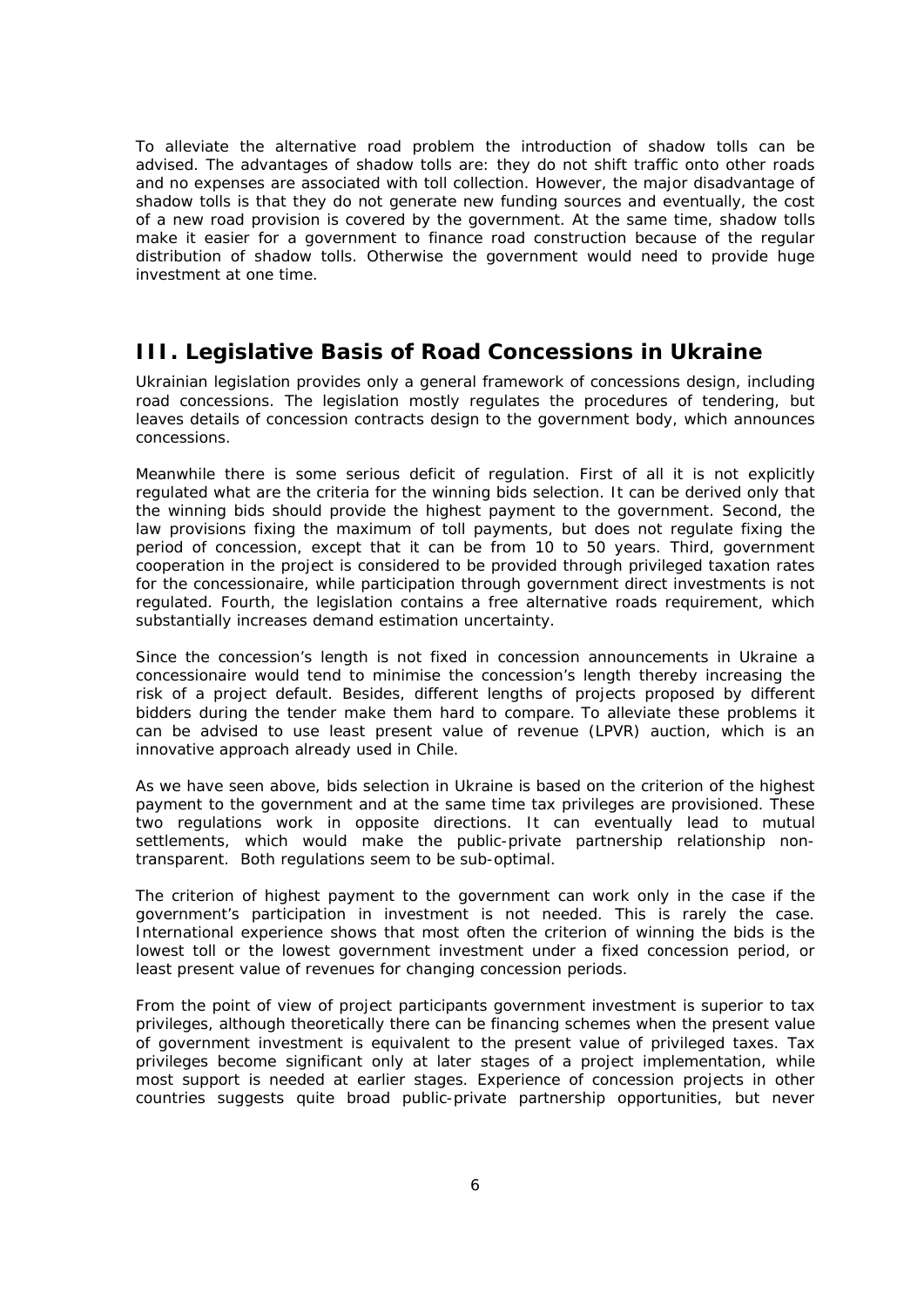through tax privileges. Further concession's simulations are produced with different assumptions of government investment rather than tax privileges.

Analysis of the legislation reveals that the purpose of the government using road concessions is to attract private financing in order to create a system of international transportation corridors at no cost for the government. The roads seem to have very small positive externalities for the local communities. Therefore the government regards them as private goods. For the government being explicit about the final goals of concessioning is important in such case, since the roads should not be financed from the state budget if this does not generate profits for the society<sup>9</sup>. The forms of public-private cooperation should be determined by the fact that then the roads would have the character of a private good. As a consequence, road concessions should be purely profit oriented or they should not be carried out at all.

# **IV. Financial Viability of Road Concessions – The Case of the Kyiv-Vinnytsia Road**

This chapter will study if one of the projects proposed for concession – Kyiv-Vinnytsia Highway – is based on realistic assumptions and if it is financially viable. The concession project announced by the government has the following characteristics:

- The length of the road to be built is 146 km.
- Total investment for six years is EURO 418 million<sup>10</sup>, operation cost is EURO 2.4 million a year with EURO 8 million maintenance costs every four years<sup>11</sup>
- The number of vehicles per day in 2015 is planned to reach 25000, while in 2002 it is estimated to be 6000. This assumes a vehicles' flow growth rate of 10 % per year.
- The toll is fixed by the government and is UAH 0.32 per kilometre for cars and UAH 0.74 per kilometre for heavy trucks $^{12}$ .
- Bank credit rate is assumed to be 17 % a year.
- The duration of the concession is not fixed.

#### **Assumptions of the Simulation Model**

**Costs of construction and operation, the investment amount** are obtained from the concession announcement of the government.

**Vehicles' flow growth rate:** We assume a 10 % growth will continue till 2017, then it will slowly decrease and stabilize in 2032. To cover the costs of the project it is estimated that the flow should be over 16,000 vehicles per day, which under assumption

<sup>&</sup>lt;sup>9</sup> Government assistance for a concession is legitimate as the economic utility of a project is generally greater than its return on equity (Bousquet, F., Fayard., A. Road Infrastructure Concession Practice in Europe, 2001).<br><sup>10</sup> For comparison, the average infrastructure project value in developing and transition countries for 1990

until 1997 was USD 187 million, for transition countries it was USD543 million and for developed countries it was above USD 750 million.

<sup>&</sup>lt;sup>11</sup> It is less than 10% of toll resources, for comparison in Italy and France 25-27% of toll resources are allocated to to maintenance and operation.

<sup>&</sup>lt;sup>12</sup> It is 0.06 Euro/km for cars, for comparison toll charges for cars in Italy are 0.05 Euro/km, in Greece in Italy are 0.05 Euro/km, average in France and Spain are 0.06 Euro/km. Heavy trucks tolls are 2-3 times higher than those for cars.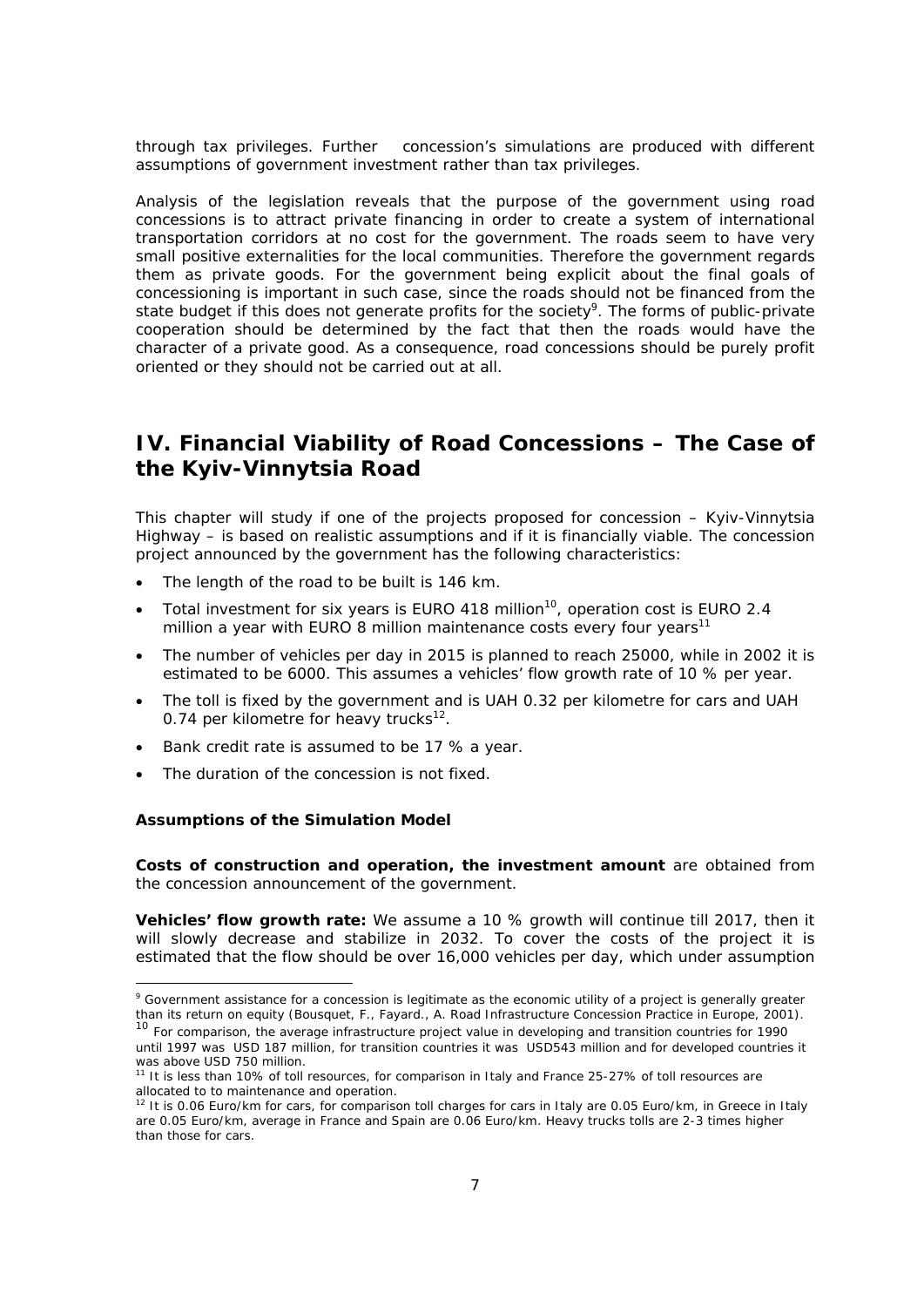can be achieved by 2013. However, such a growth rate seems to be too optimistic, because of strong effect of alternative roads<sup>13</sup>. A more realistic assumption would be a growth rate of 4 % constantly. Then a vehicle flow about 16,000 will be achieved only in 2027.

**Tolls:** For the purposes of simulation an average toll of UAH 0.46 per kilometre was used. For cars and heavy trucks the cost of travelling along a 146 km highway is UAH 47 and UAH 108 respectively.

**Concession duration:** In the simulation model it is assumed that the concession project starts in 2002, the construction period ends in 2007 and the concession ends in 2032. It is further assumed that the road depreciates within 30 years after the start of its operation (till 3037). Also an alternative 40 years concession (2002-20042) was simulated.

**Bank credit rate:** The bank credit rate, which is indicated in the government's announcement is optimistic, but it is used for the simulation model for purposes of comparability. Although in Ukraine current bank credit rates in foreign currency are 17%, returns for toll road projects in the world are 20% or more, which is also realistic for Ukraine as a country of high political risks.

**Currency depreciation rate:** The rate of currency depreciation and growth rate of traffic flow are the most difficult to forecast, because they heavily depend on macroeconomic developments in Ukraine. We assume the difference between the depreciation rate and the Hryvnia inflation rate is 1 % per year, which should be quite realistic in the long run. Behind our assumption also is that infrastructure capital is borrowed at international markets and is converted into Ukrainian Hryvnias, later the debt repayments are converted back into foreign currency.

Additional parameters of the simulation model are the **shares of the operator's and government's investment in total investment**. Operator's equity financing normally is more expensive then debt financing due to additional equity risk premium. However, operator's participation positively redistributes revenues flow, since the investment is repaid from profit at later stages of a project implementation, after the debt was repaid. In the model we make different assumptions about the shares of operator's and government's investment in total investment.

**Basic model:** The basic scenario is based on the government's estimations of the costs of construction, the cost of financing (a 17% bank credit rate) and a growth rate of vehicles flow of 10%. In addition, the following assumptions are made: a duration of the concession of 30 years, a 1 % depreciation of the Ukrainian currency each year and 80% of the profit to be directed for repayment of debt to the creditor (20 % is of profit is directed to the operator<sup>14</sup> until the whole debt is repaid). The simulation model also accounts for such factors as depreciation, value added tax, profit tax, land tax, and other local taxes. We control for benefit of three project participants – project's operator, crediting bank and the Ukrainian government. The indicator of a participant's benefit is the internal rate of return. We also control for the total debt to the bank. If there is debt, than the project is considered not to be financially viable. Therefore, in our

<sup>&</sup>lt;sup>13</sup> Existence of alternative roads makes vehicle flow estimation very complicated and generates high degree of uncertainty.

<sup>14</sup> Concessions are successful when income stream allows to draw revenues from day one.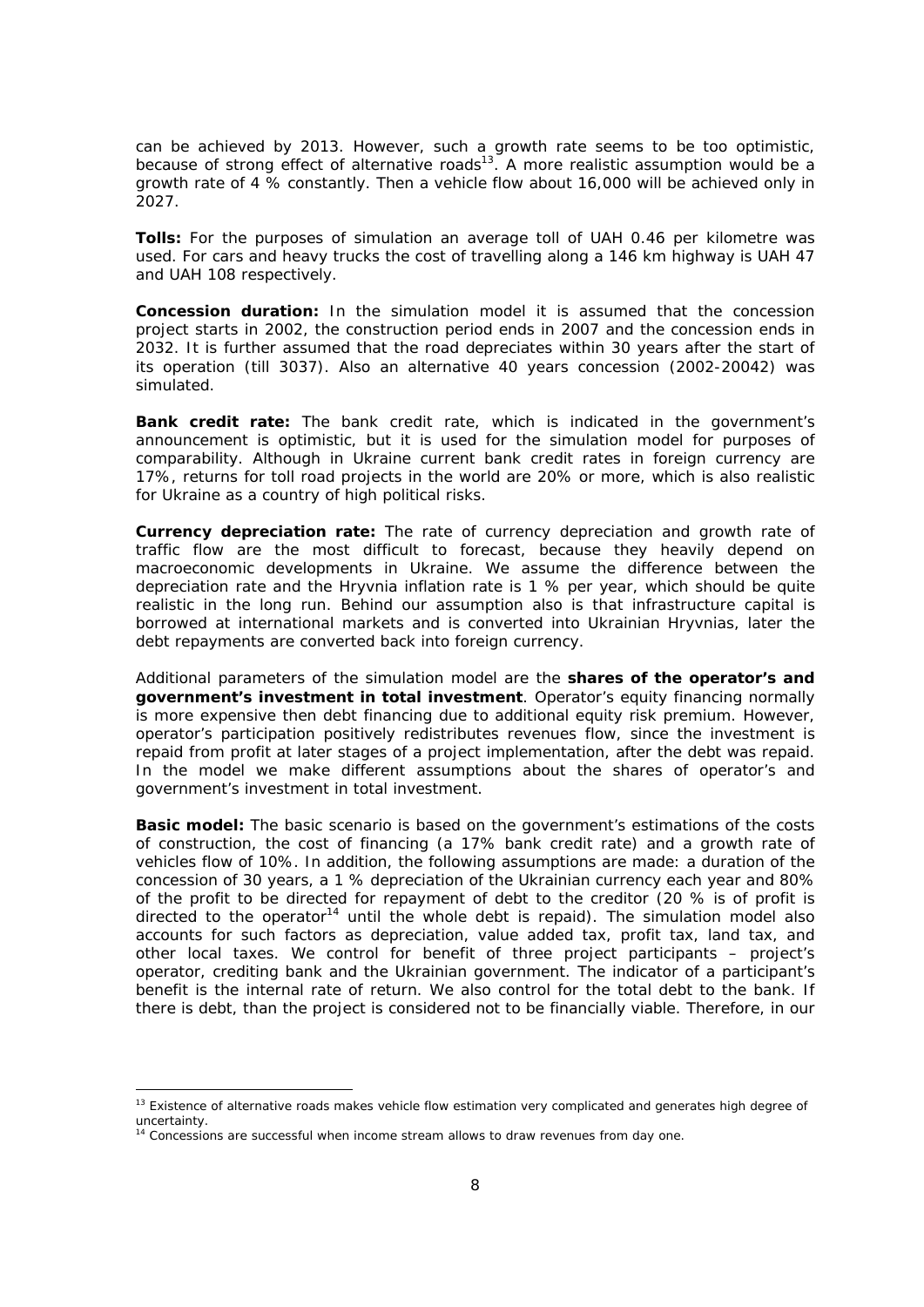basic simulation scenario we also have to assume a 20 % share of the government in financing to make the project financially viable $^{15}$ .

#### **Results of the Simulations**

A 17 % bank credit rate for our basic model can be achieved only when the joint participation of the operator and the government would be of 50% (Graph 1). Let's assume that the government's participation rate is 20% and the operator's is 30%, then the operator's IRR is 13.09%, the bank's IRR is 27.33% and the government's IRR is 10.08%. A 20% investment participation of the government is about EURO 15 million annually. When we produce similar calculations for a 40-year concession instead of a 30 year concession a 17 % bank credit rate can be paid at a 45% joint share of the operator and the government in project financing (operator's IRR 12.77%, bank's IRR 27.64%, government's IRR 10.7%).

 Our major concern is the correct demand forecasting. If the demand is not forecasted correctly but the project has

already started, then at later stages renegotiations are inevitable. However, above we concluded that for the government the participation rate should be minimised and cannot be increased later. Therefore, in Graph 1 we present which minimum bank credit rates can be achieved in 30-years concession for different vehicles' flow forecasts under different government participation scenarios. A 17% bank credit rate we consider to be a floor.



The basic simulation scenario is marked in Graph 1.

If we turn to a more realistic assumption of a 4 % vehicles' flow for the initial period the

project's financial viability can be achieved only an a level of more than 75 % of joint operator's and government's financing (See Graph 1). (EURO 40 million a year from the government during the construction period if the government finances 45% of the investment), when the operator's IRR is 4.38%, the bank's IRR is 26.98%, and the government IRR is 1.11% The result means that the project cannot be financially viable until substantial equity financing is provided. When we produce similar calculations for a 40-





<sup>&</sup>lt;sup>15</sup> We believe that a bank credit rate at 17% is the absolute minimum. Under such a condition the government's basic model becomes financially viable only at 13.11% bank credit rate (operator's IRR 13.56%, bank's IRR 21.40%, government's IRR 15.81%).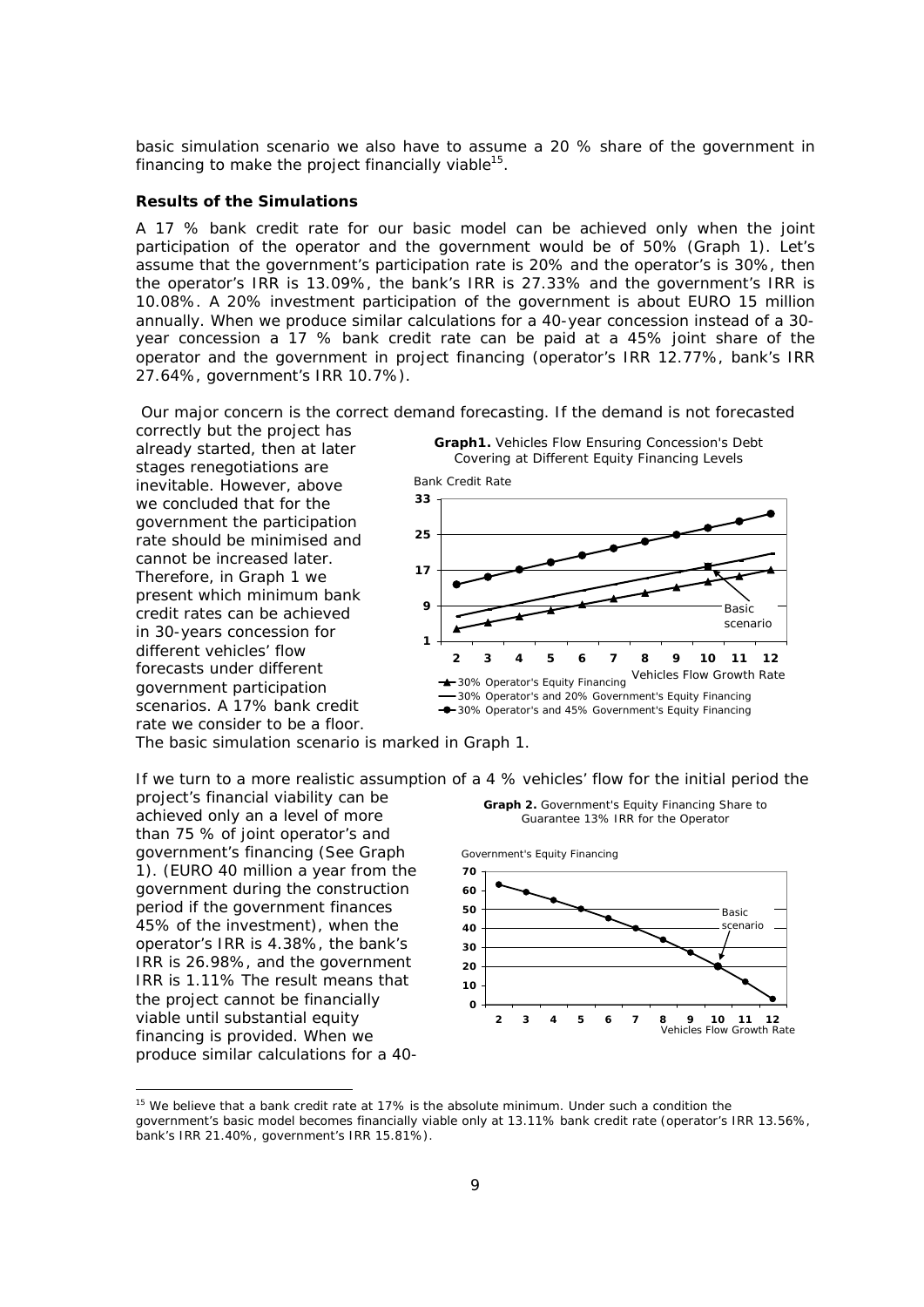year concession instead of a 30-year concession the result is almost the same.

Now let us approach the situation from the point of view of a private operator. The bank credit rate is constant at 17%. In the basic simulation model the operators' IRR is 13%<sup>16</sup>. The government can maintain constant operator's IRR at different vehicles flow levels only with higher investment participation (Graph 2). The basic simulation scenario is marked on Graph 2. Under an optimistic vehicles flow growth rate of 10% the government should supply 20% % of the concession financing. To support the same level of IRR for the operator at a realistic 4% vehicles flow growth rate the government has to supply 55% of investments to the concession project.

### **V. Conclusions and Policy Recommendations**

The Kyiv-Vinnytsia concession simulations demonstrated that the government's initial purpose of attracting external funding at low cost for the Ukrainian budget cannot be achieved. The road is not financially viable under a realistic assumption of a 4 % vehicles flow growth and could be built only with substantial government participation. Under quite an optimistic assumption of a vehicles flow growth of 10 % the project can become financially viable with the operator and government financing both 50 % of the project. For the government it can mean 20 to 45 % participation or providing EURO 15 to 40 million annually during a six-years construction stage. At the same time, positive externality generated by the Kyiv-Vinnytsia motorway is expected to be quite low, since it crosses remote areas and has two alternative roads. The Vinnytsia-Kyiv road is just 50 kilometres shorter if starting from Vinnytsia. Most of the vehicles on their way from the Western border to Kyiv actually use the existing Lviv-Kyiv motorway passing Zhytomyr. This way can be even shorter than a motorway passing Vinnytsia.

Only if several roads along the Kosyny-Kyiv rout passing Vinnytsia would be bundled into a single concession travelling time could be substantially reduced and the attractiveness of concessions could be increased. But this would also not be feasible since the total length of the bundled roads then would be 735 kilometers, which would be an expensive and therefore quite risky project.

Thus, the **government needs to change priorities of roads network development from concessions for new roads construction to concessions for existing roads rehabilitation.** Concessions for construction of new roads in Ukraine can hardly be financially viable. First, the demand for such roads still has not arisen. Second, the macroeconomic situation in Ukraine is not stable, which does not allow producing longterm forecasts of income. This is an additional substantial source of risks. At the same tome, roads rehabilitation concessions are only for 5 to 15 years and are much less expensive. Moreover, experience of such concessions would allow larger projects to be implemented.

The **government should take a more active position in designing concessions**. First, the government needs better financial evaluations of concession projects. Project preparation and demand forecasting is a very important and usually quite costly part of a concession preparation. Before announcing the concession the government needs to have detailed vehicles' flow forecasts, also the government's participation in the investment should be determined in advance.

<sup>&</sup>lt;sup>16</sup> This figure is too low for the operator. As we mentioned above an operator would like to have higher returns then a crediting bank. But this figure is obtained from the government's basic model simulation.